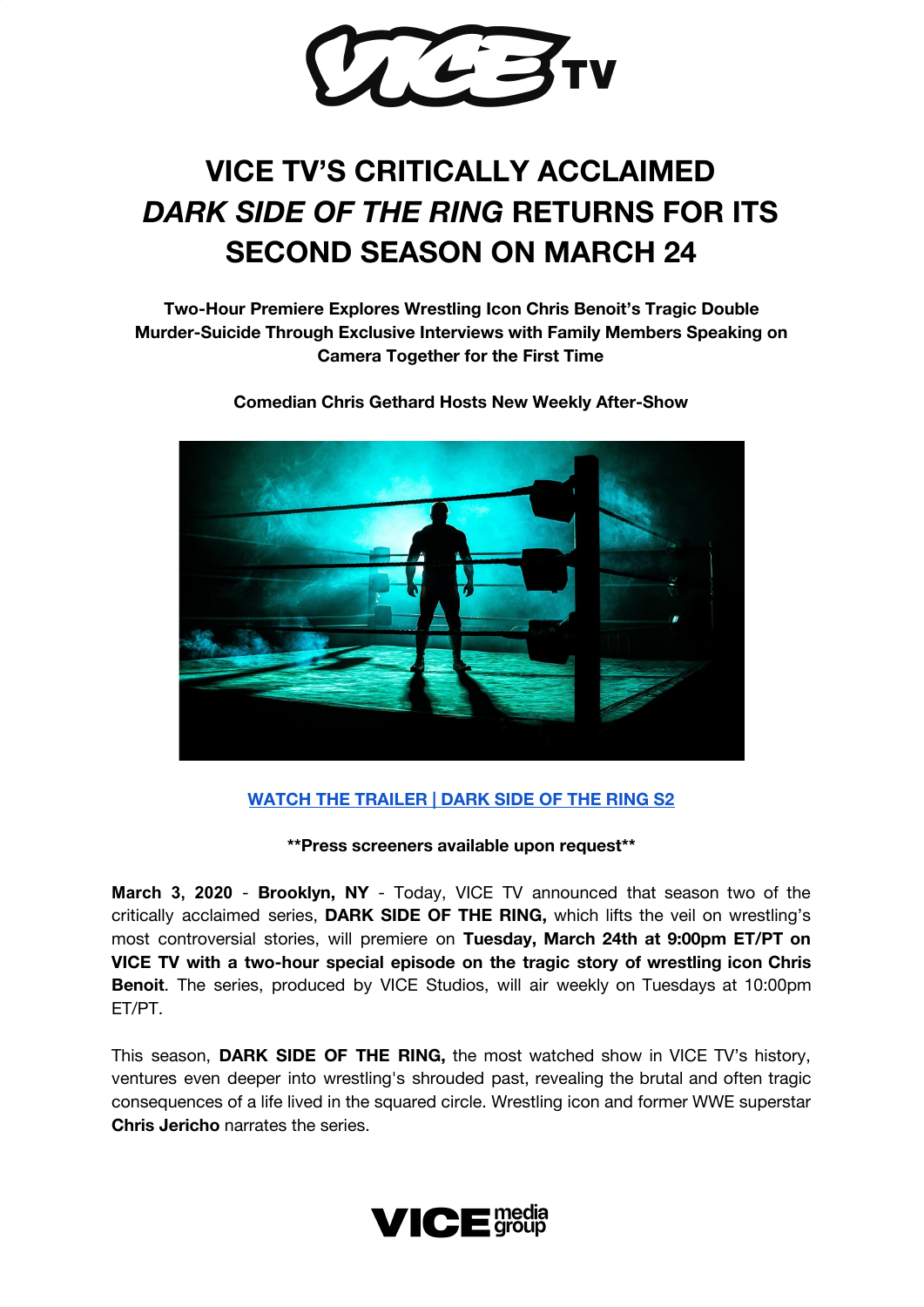"The first season of Dark Side of the Ring was a massive hit. These powerful stories transcend wrestling fandom and resonate with both fans of the sport and newcomers who were captivated by this incredible storytelling," said **Morgan Hertzan, Executive Vice President and General Manager, VICE Television**. "We rise to the challenge and do not shy away from the truth. I am proud and excited to continue telling these courageous stories in season two."

"As lifelong fans, we have always been fascinated by the behind-the-scenes, human stories of the world of professional wrestling," said **Executive Producers Evan Husney and Jason Eisener**. "For our second season we're going even deeper into its secretive past. Many wrestlers and family members we interviewed have never spoken out before. Our series seeks to help bring closure to their stories."

The two-part premiere special episode delves into the tragic story of wrestling superstar **Chris Benoit.** In 2007, Benoit, one of the biggest names in the sport, killed his wife, Nancy and seven year old son Daniel before hanging himself in a crime that shocked the world and sparked a conversation about mental health in sports that continues today. The documentary offers unprecedented access to Benoit's inner circle of family and friends, who reveal their complicated feelings about the tragedy 13 years later including his son, David: "That definitely was not him. He's still my hero," and Sandra Toffoloni, Nancy Benoit's sister: "I think I do, someday want to forgive him… it's not today."

In subsequent episodes, season two dives into a new slate of wrestling stories that include: the murder of **Dino Bravo**; the controversial "Brawl for All" tournament that led to career-ending injuries; the feared career of **New Jack**; **David Schultz**'s violent run-in with a *20/20* reporter; the death of Nancy Argentino, **Jimmy Snuka's** girlfirend; the inside story of wrestling's ultimate tag team partnership **Hawk and Animal**; **Herb Abrams**' fanatical attempt to build a wrestling empire; and the devastating story of **Owen Hart**'**s** stunt that went tragically wrong.

**A new weekly after-show** hosted by comedian and wrestling fan **Chris Gethard**, will air immediately following each episode at 11:00pm ET/PT and will feature a panel of guests from the worlds of wrestling and entertainment who will dissect the episodes. Fans will get to see dynamic conversations with insiders and experts, exclusive unseen clips and behind-the-scenes moments.

The first season of DARK SIDE OF THE RING was the most watched show in VICE TV's history. Reviews earned the first season a 100% fresh score on Rotten Tomatoes and critics called the series "thrilling" and "entertaining for everyone, and essential viewing for wrestling fans." The series garnered attention from the biggest names in wrestling including Dwayne 'The Rock" Johnson who [endorsed](https://twitter.com/TheRock/status/1117507553858965504) the show calling it "captivating" and "gripping."

**DARK SIDE OF THE RING** will be available on VICE TV via all major satellite and cable providers; VICETV.com; and the VICE TV app via iOS, Android, Apple TV and Chromecast.

Produced by VICE Studios, Evan Husney is the Executive Producer and Writer for DARK SIDE OF THE RING; Jason Eisener is Executive Producer and Director for the series; Catherine Whyte, Naveen Prasad, and Vanessa Case are Executive Producers. Alex McIntosh is the Series Producer. Tara Nadolny is Supervising Executive. Morgan Hertzan is Executive Vice President and General Manager, VICE Television.